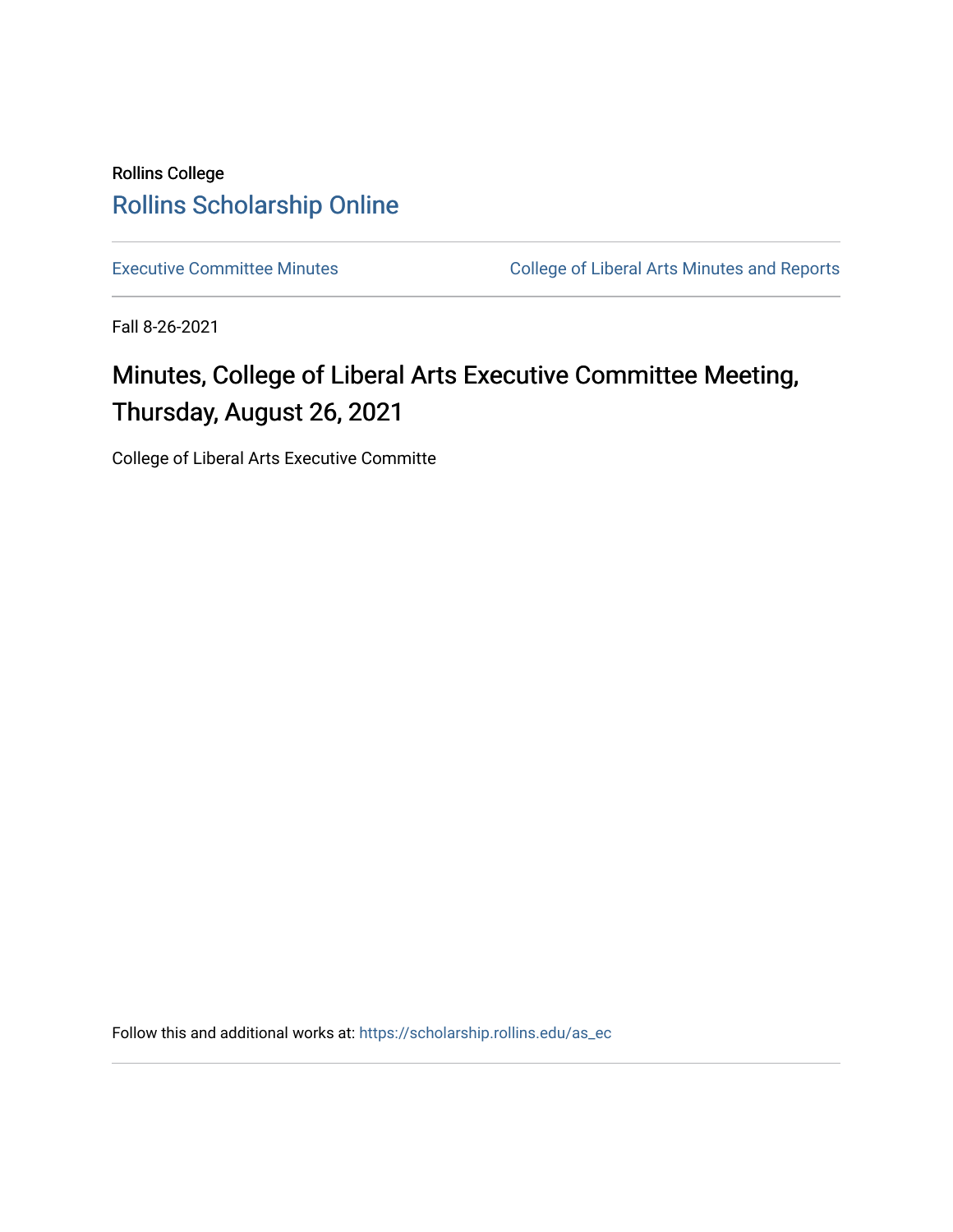

#### **EXECUTIVE COMMITTEE MEETING**

### **August 26, 2021 Agenda**

#### 12:30 p.m. in KWR 310

- I. Approval of Minutes from July 29, 2021, and April 22, 2021, meetings
- II. Business
	- a. Faculty Governance Vacancies
	- b. 2021-22 EC Strategic Goals and Legislative Agenda
	- c. 128 Credit Hours
	- d. Evaluation of Faculty Awards Jurisdiction
- III. Committee Reports
	- a. Curriculum Committee
	- b. Faculty Affairs Committee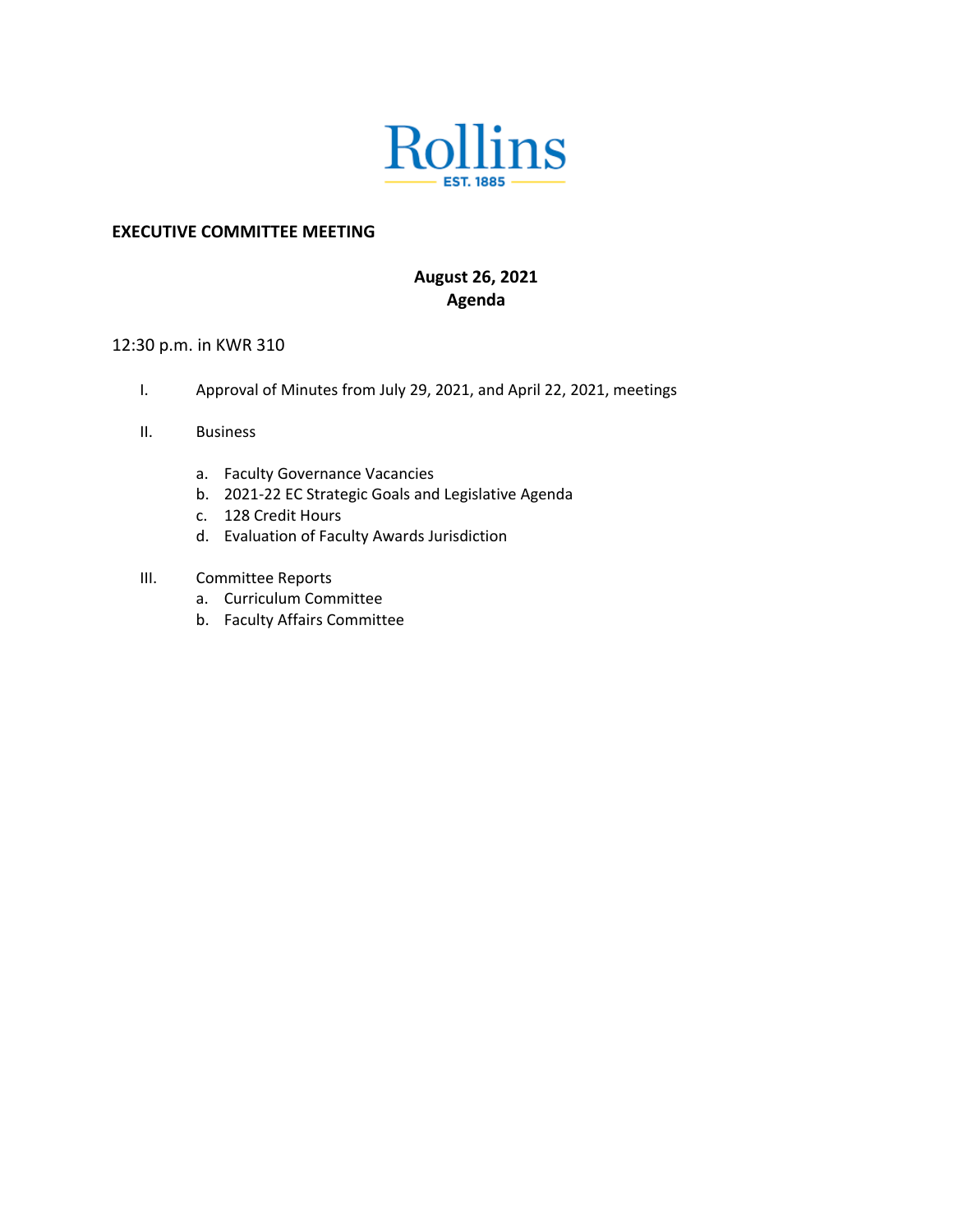

### **EXECUTIVE COMMITTEE MEETING August 26, 2021 Minutes**

#### **PRESENT**

Missy Barnes, Jennifer Cavenaugh, Rosana Diaz-Zambrana, Daniel Elliott, Hannah Ewing, Ashley Kistler, Karla Knight, Richard Lewin, Julia Maskivker, Jana Mathews, Jennifer Queen, Jamey Ray, Rob Sanders, Susan Rundell Singer, Anne Stone

Guests: Eric Smaw

Excused: Jill Jones

#### **CALL TO ORDER**

Jana Mathews called the meeting to order at 12:30 P.M.

#### **APPROVAL OF MINUTES FROM APRIL 22, 2021, and July 29, 2021, EC MEETINGS**

Lewin made a motion to approve the minutes from the April 22, 2021, EC Meeting. Maskivker seconded the motion. Motion passed unanimously. Ray made a motion to approve the minutes from the July 29, 2021, EC Meeting. Barnes seconded the motion. Motion passed unanimously.

#### **BUSINESS**

#### **2021-22 EC Strategic Goals and Legislative Agenda**

Jana Mathews

EC members introduced themselves and Jana explained her leadership style and philosophy of meetings, and asked members to speak up if things we do aren't working.

Carry-over business from last year includes issues approved by EC that still require faculty approval: Double-Counting Policy, Grad Counseling Policy, and a 3/2 Pre-Engineering Program.

**Faculty Governance Vacancies** ATTACHMENT #1 Jana Mathews EC discussed current vacancies on governance committees.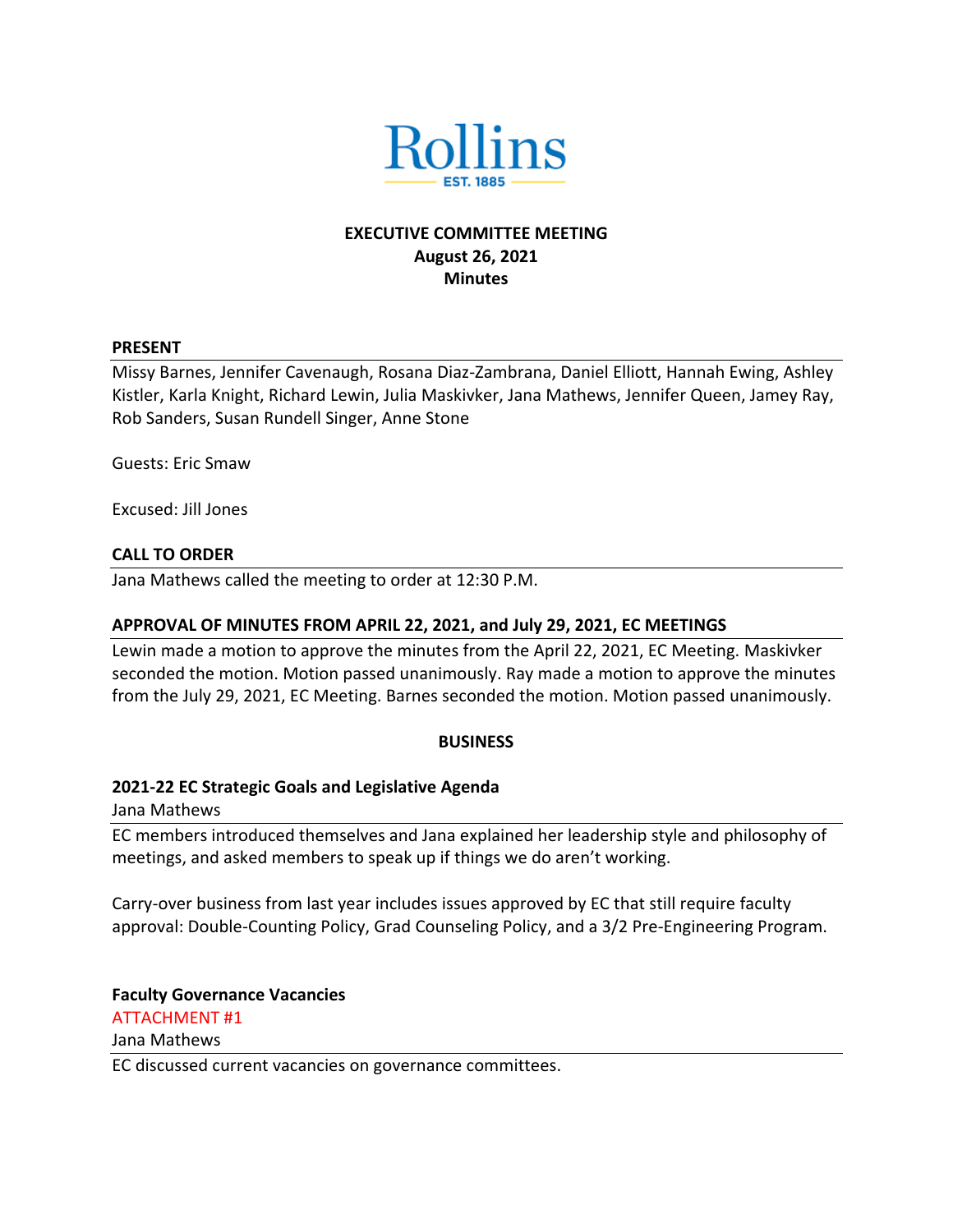#### *All-Faculty Appeals Committee*

We received two volunteers to fill the vacancy on All-Faculty Appeals. One of the volunteers is from a department that is already represented on the committee. Stone made a motion to move Thomas Ouellette forward for vote. Barnes seconded the motion. Motion passed unanimously.

#### *Faculty Research and Development Committee (FRDC)*

Kip Kiefer volunteered for the divisional vacancy on FRDC. We are waiting for affirmation from the division before moving forward with a faculty vote.

#### *Faculty Evaluation Committee (FEC)*

Martha Cheng has agreed to move from the alternate position to the Humanities Division vacancy. Martha will chair FEC in the Fall and James McLaughlin will chair in the spring. This creates a vacancy for the alternate. We have a volunteer who could fill this position for fall but is unable to serve in spring due to a scheduled sabbatical.

EC discussed other candidates and decided on four individuals. Jana will reach out to them to see if they are willing to serve.

#### *Faculty Affairs Committee (FAC)*

A suggestion was made to consider allowing a non-tenure-track faculty member to serve on FAC. This would require a Bylaw change and is something we could look at in the future.

We are still short one at-large member on FAC for this year. Jana will reach out to Hesham Mesbah to see if he is willing to serve.

#### *Student Life Committee (SLC)*

Staff elections are happening now. Stacey Dunn may be willing to fill a faculty position.

#### **128 Credit Hours**

#### Jana Mathews

We are moving this to the top of our legislative agenda. Knowing the will of the faculty will help with staffing concerns and make progress on strategic planning this year.

Q: Where do divisions stand on this issue? How close are we to making a vote?

A: In Social Sciences-Applied, Education is concerned about what the reduction in hours does to the rigor of their program. They are open to thinking about ways to shift down, but not down as far as our recommendations. Also, there are concerns that we are disincentivizing exploration if students don't have as many electives.

A: A study of peer and aspirant schools showed that we are an outlier with the number of credits for our labs. The study showed most schools offer a maximum of 1.25 credits. Reducing credit hours for our labs will require a conversation with the Deans about the tie between credit hours and faculty load hours.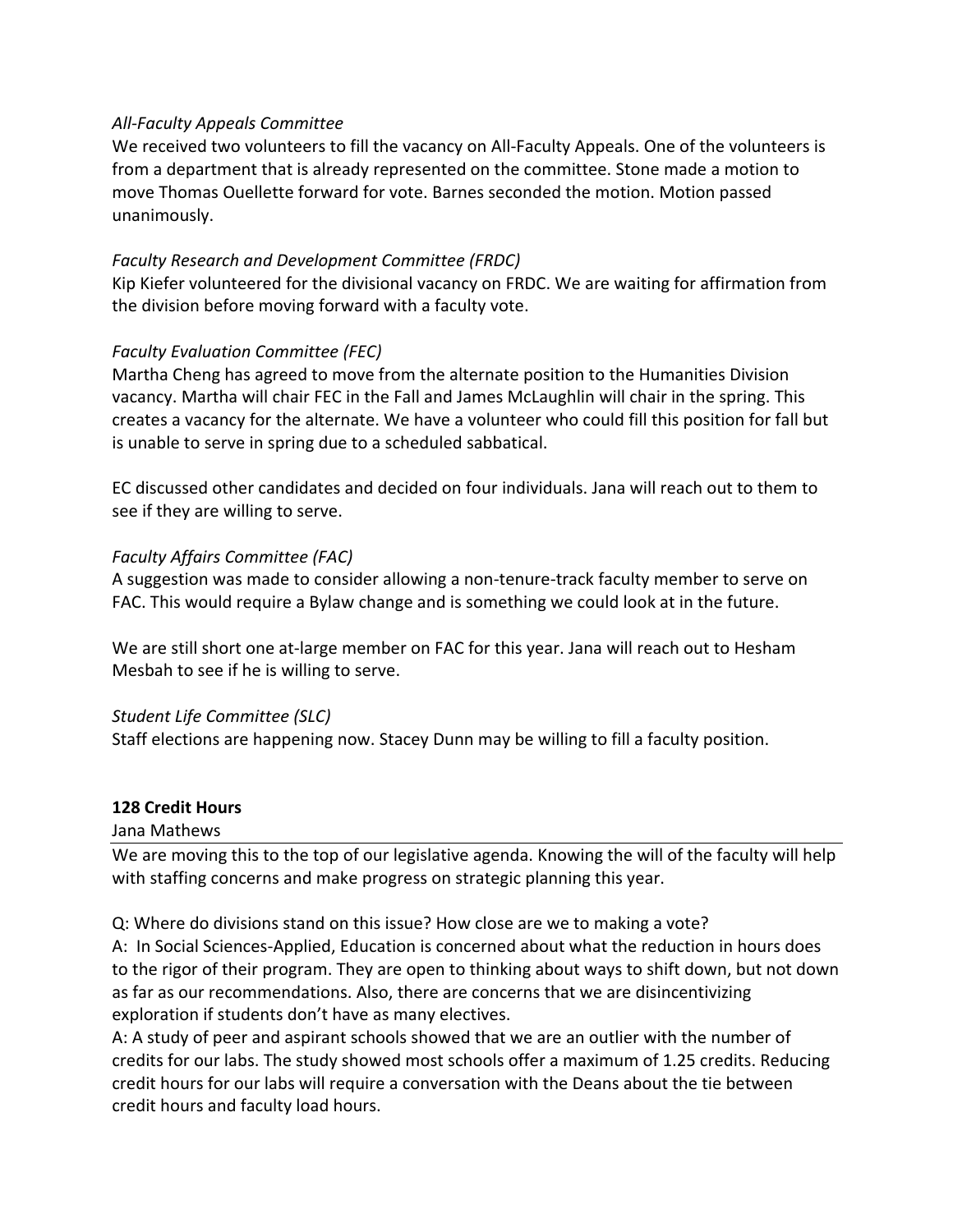A: Business has concerns about dropping the number of credit hours for internships since this could result in faculty being short on load hours.

If they feel comfortable doing so, division reps are asked to discuss the 128 credit hours issue in their upcoming division meetings to identify trouble spots. The Curricular Optimization Committee (COC) will deliver a report soon and their work will continue through the semester. There are additional opportunities for outreach if you want to have small group meetings. Jana can connect you with the COC.

A suggestion was made to provide information on the issue for faculty who haven't had these conversations before. Jana will schedule an information session.

#### **Evaluation of Faculty Awards Jurisdiction**

ATTACHMENT #2

Eric Smaw

The Faculty Research and Development Committee (FRDC) evaluates FYRST and research grants. Why don't they evaluate other research-related awards such as, Cornell Distinguished Faculty Award (CDFA) and endowed chairs? The Bylaws tell us that CDFA and endowed chairs are research awards, but they don't explain why they do not fall under purview of FRDC.

Q: Is it possible for FRDC and FAC to work together to create a process for how those awards are selected? Can these committees make recommendations about changes to process and how they are awarded?

A: These committees used to be the same and we created FRDC to lighten the workload. Once we have a resolution on EC regarding endowed chairs, we could propose that these awards go through FRDC.

Q: How will avoid favoritism?

A: FRDC has divisional representation across the college.

Q: Is it an issue that FAC handles the criteria and FRDC decides who to award?

A: FRDC is a grant awarding body. They primarily work in Spring Term in a limited capacity to award grants. Could they take on some of the philosophical work from FAC?

A: FRDC was created to be a grant awarding body. That is what faculty expressed they wanted. FRDC is often staffed by untenured faculty, and I would be concerned about the pressure of deciding awards.

A: Some awards are open to both Crummer and CLA. For endowed chairs it would be a recommendation and the President would make the actual award.

A: Another way to elevate FRDC could be to have them discuss how we celebrate and advertise faculty research.

FRDC will work on a proposal for reshaping the committee.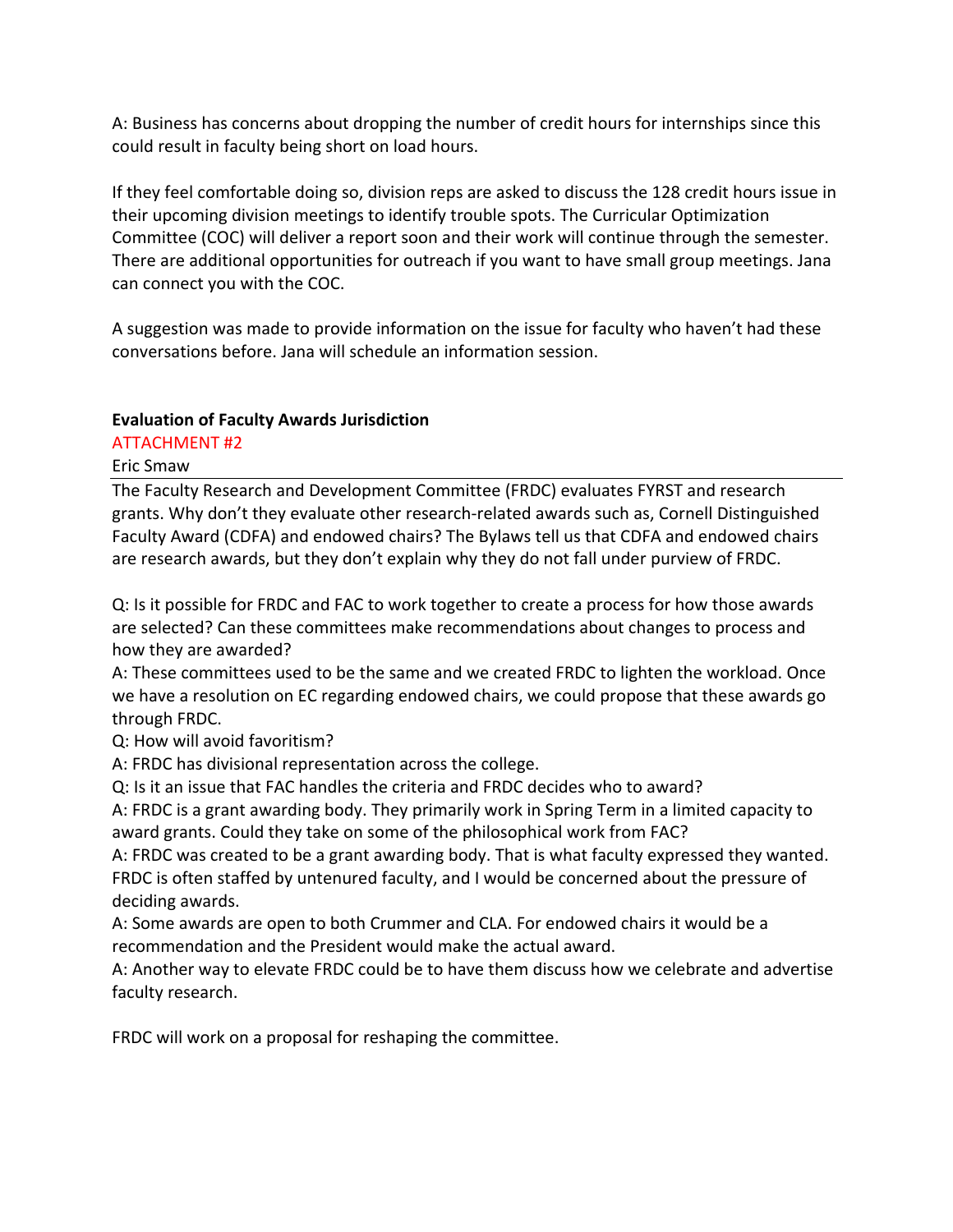#### **COMMITTEE REPORTS**

#### **Faculty Affairs Committee (FAC)**

Missy Barnes

Last year FAC worked on CIEs and on streamlining the FSAR. That work will continue this year along with conversations about how FEC operates.

Barnes made a motion to adjourn. Lewin seconded the motion. The meeting adjourned at 1:35 p.m.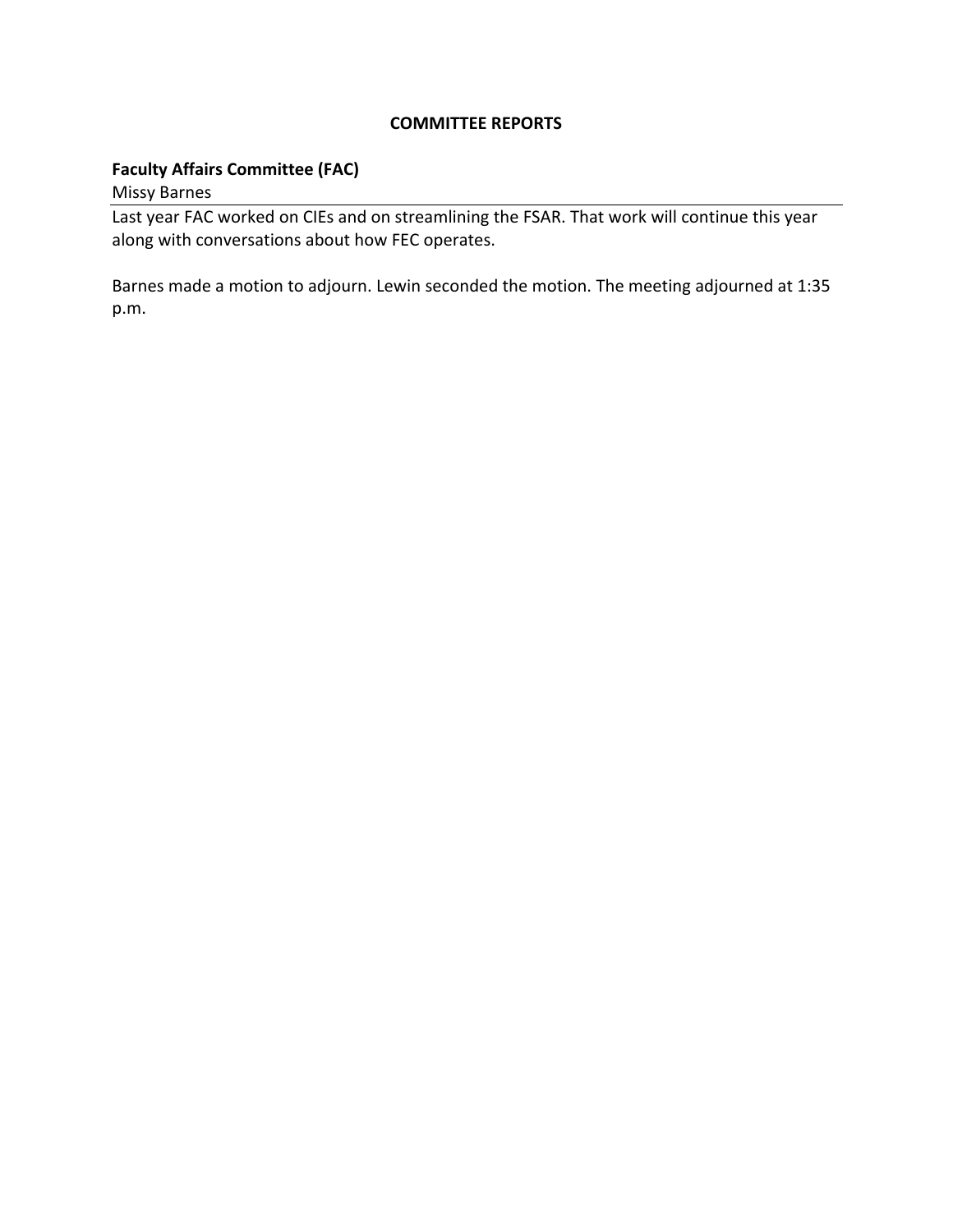#### **Divisions Executive Committee Curriculum Committee Faculty Affairs Committee Faculty Research and Development Committee Faculty Evaluation Committee** Business **Richard Lewin (Faculty VP)** (2020-2022) *Mark Heileman* (2020-2022) *David Caban* (2020-2022) vacant (2020-2022) **Vacant** (2021-2024) Expressive Arts Jamey Ray (2020-2022) *Robin Gerchman* (2021-2023) *Missy Barnes* (2020-2022) *Audrey Hope* (2021-2023) *Kim Dennis* (2021-2022) Humanities Rosanna Diaz-Zambrana (2021-2023) **Jill Jones** (2020-2022) *Todd French* (2021-2023) *Eric Smaw* (2021-2023) *\*\*\* Martha Cheng (temporary shift from at-large)* (original holder: 2019- 2022) Science and Mathematics *Jennifer Queen/Dan Meyers* (2021-2023) *Samantha Douguet* (2021-2023) *Sabrice Guerrier* (2021-2023) *Pamela Brannock* (2021-2023) *Laurel Habgood* (2020-2023) Social Sciences *Hannah Ewing* (2021-2023) *vacant* (2021-2023) *Stephanie Gonzalez Mari Robertson Guittar* (2021-2023) (2020-2022) *Mike Gunter* (2021-2022) Social Sciences-Applied | Anne Stone (2020-2022) *Sarah Parsloe* (2020-2022) *Leigh DeLorenzi* (2020-2022) *Kara Wunderlich* (2021-2023) *Jim McLaughlin* (2019-2022)

|  |  |  | <b>CLA Standing Committee Membership 2020-21</b> |  |
|--|--|--|--------------------------------------------------|--|
|--|--|--|--------------------------------------------------|--|

| At-Large        | <b>Executive</b>    | <b>Curriculum</b> | <b>Faculty Affairs</b>  | <b>Faculty Research and</b> | <b>Faculty Evaluation</b> |
|-----------------|---------------------|-------------------|-------------------------|-----------------------------|---------------------------|
| Representatives | <b>Committee</b>    | Committee         | <b>Committee</b>        | <b>Development</b>          | <b>Committee</b>          |
|                 | (Faculty President) |                   |                         | <b>Committee</b>            |                           |
| #1              | <b>Jana Mathews</b> | Raghabendra KC    | Caitlyn Bennett         | Serina Al-Haddad            | Vacant Interim 2021-      |
|                 | $(2020 - 2022)$     | $(2021 - 2023)$   | $(2021 - 2023)$         | $(2021 - 2023)$             | 2022                      |
|                 |                     |                   |                         |                             | Martha Cheng              |
|                 |                     |                   |                         |                             | $(2020 - 2023)$           |
| #2              | n/a                 | Gloria Cook       | <b>Hilary Cooperman</b> | n/a                         | Samuel Sanabria           |
|                 |                     | $(2020 - 2022)$   | $(2021 - 2023)$         |                             | $(2020 - 2022)$           |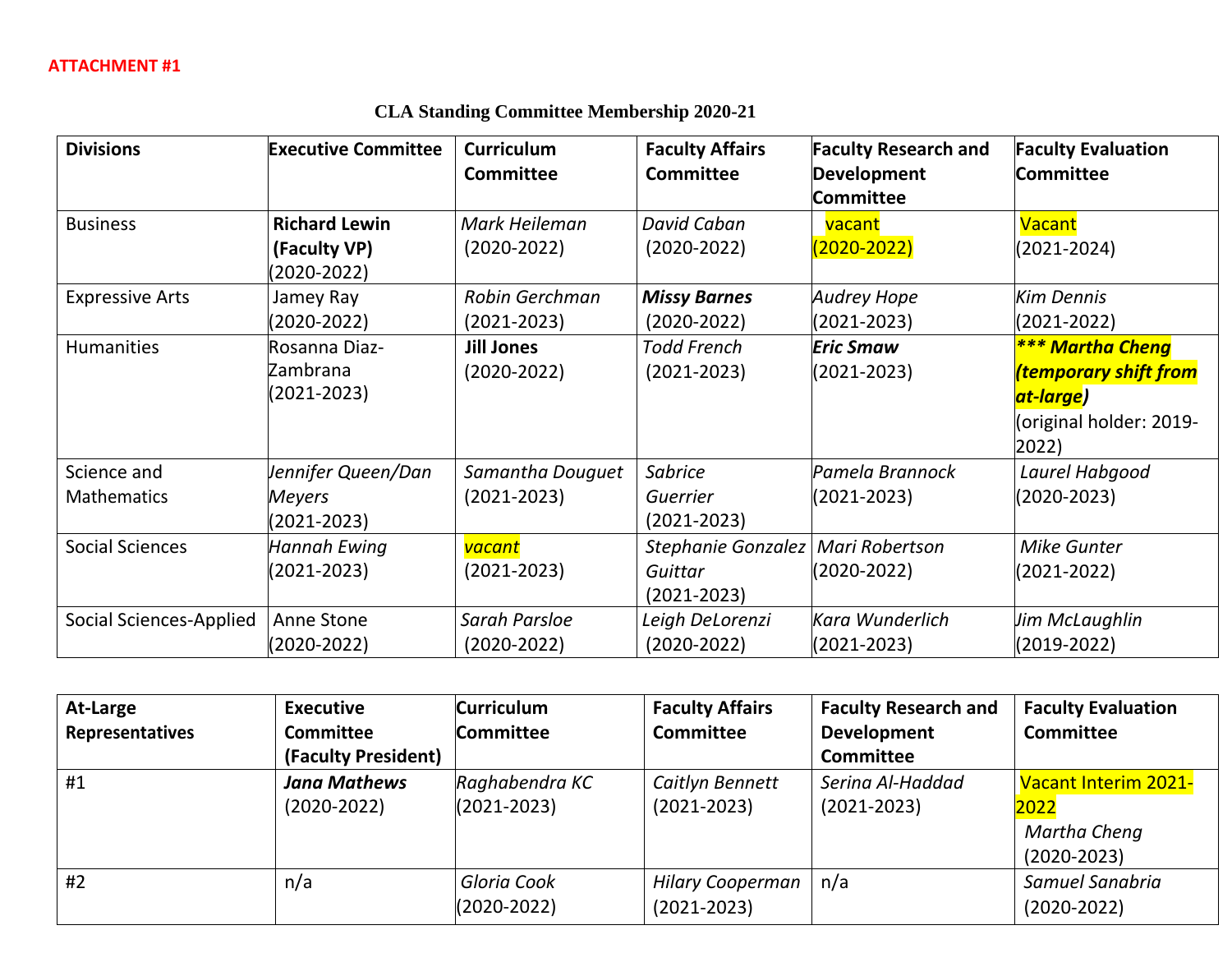| #3 | n/a | Rochelle Elva<br>(2020-2022)               | <u>Vacant</u><br>$(2021 - 2023)$ | n/a |  |
|----|-----|--------------------------------------------|----------------------------------|-----|--|
| #4 | n/a | <b>Susan Montgomery</b><br>$(2021 - 2023)$ | n/a                              | n/a |  |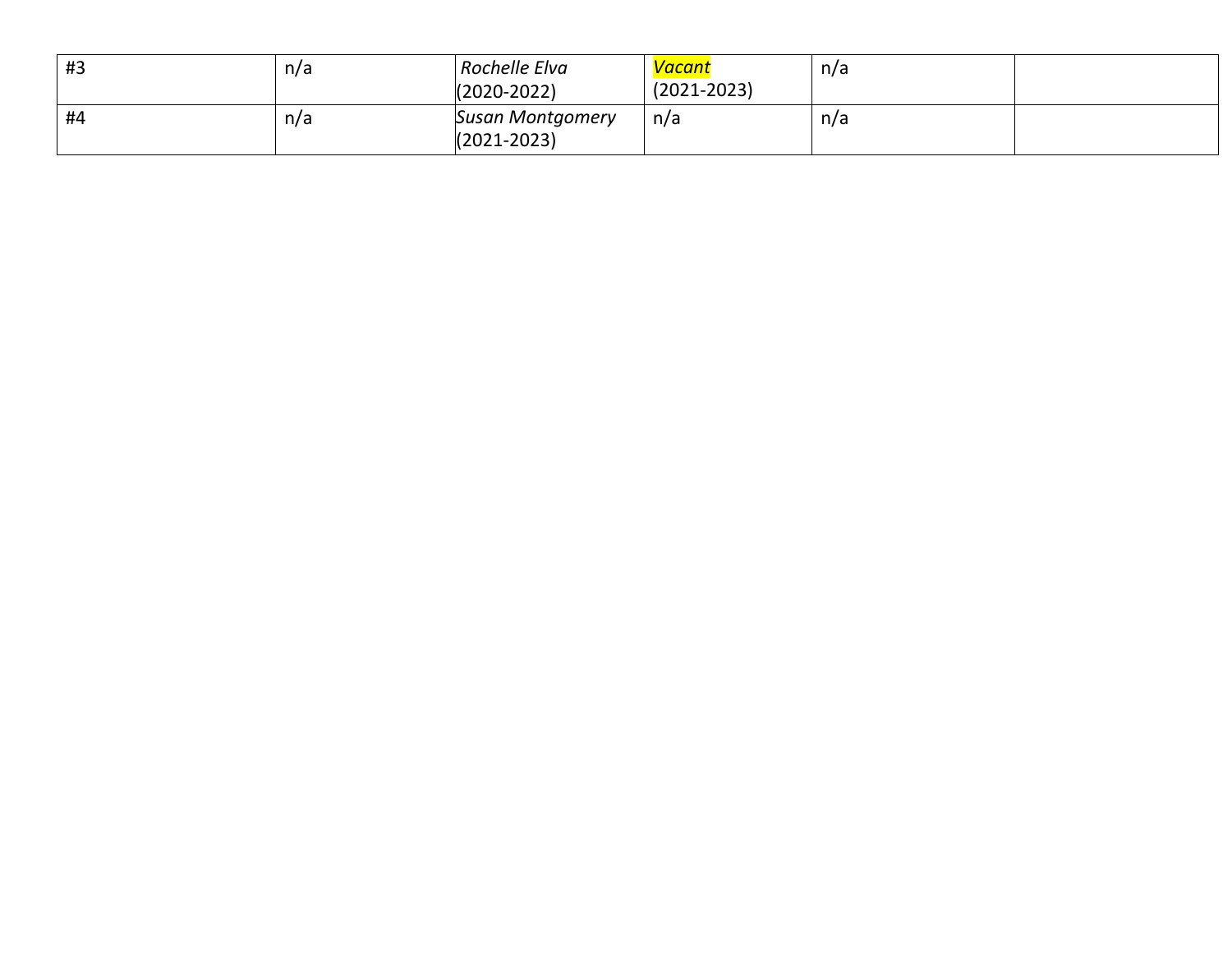| <b>Non-Voting</b><br><b>Members and</b><br><b>Student</b><br>Representatives | <b>Executive Committee</b>                              | <b>Curriculum Committee</b>                                                              | <b>Faculty Affairs</b><br>Committee       | <b>Faculty Research</b><br>and Development<br><b>Committee</b> |
|------------------------------------------------------------------------------|---------------------------------------------------------|------------------------------------------------------------------------------------------|-------------------------------------------|----------------------------------------------------------------|
|                                                                              | <b>Daniel Elliott</b><br>Student/SGA                    | <b>Ashley Kistler</b><br>Associate Dean of Academics<br>(Dean of the Faculty's designee) | Jennifer Cavenaugh<br>Dean of the Faculty | Jennifer Cavenaugh<br>Dean of the Faculty                      |
|                                                                              | <b>Grant Cornwell</b><br>President                      | <b>Rob Sanders</b><br>Dean, Holt School                                                  |                                           | <b>Nancy Chick</b><br>Director, Ctr for Faculty<br>Dev         |
|                                                                              | <b>Susan Singer</b><br>Provost                          | Stephanie Henning<br>Registrar                                                           |                                           | <b>Devon Massot</b><br>Dir of Grants/Sponsored<br>Research     |
|                                                                              | Jennifer Cavenaugh<br>Dean of the Faculty               |                                                                                          |                                           |                                                                |
|                                                                              | <b>Ashley Kistler</b><br>Associate Dean of<br>Academics |                                                                                          |                                           |                                                                |
|                                                                              | <b>Rob Sanders</b><br>Dean, Holt School                 |                                                                                          |                                           |                                                                |
|                                                                              | Julia Maskivker<br>Parliamentarian                      |                                                                                          |                                           |                                                                |
|                                                                              | Karla Knight<br><b>Recording Secretary</b>              |                                                                                          |                                           |                                                                |
|                                                                              |                                                         |                                                                                          |                                           |                                                                |
| <b>SGA Member</b>                                                            |                                                         |                                                                                          |                                           |                                                                |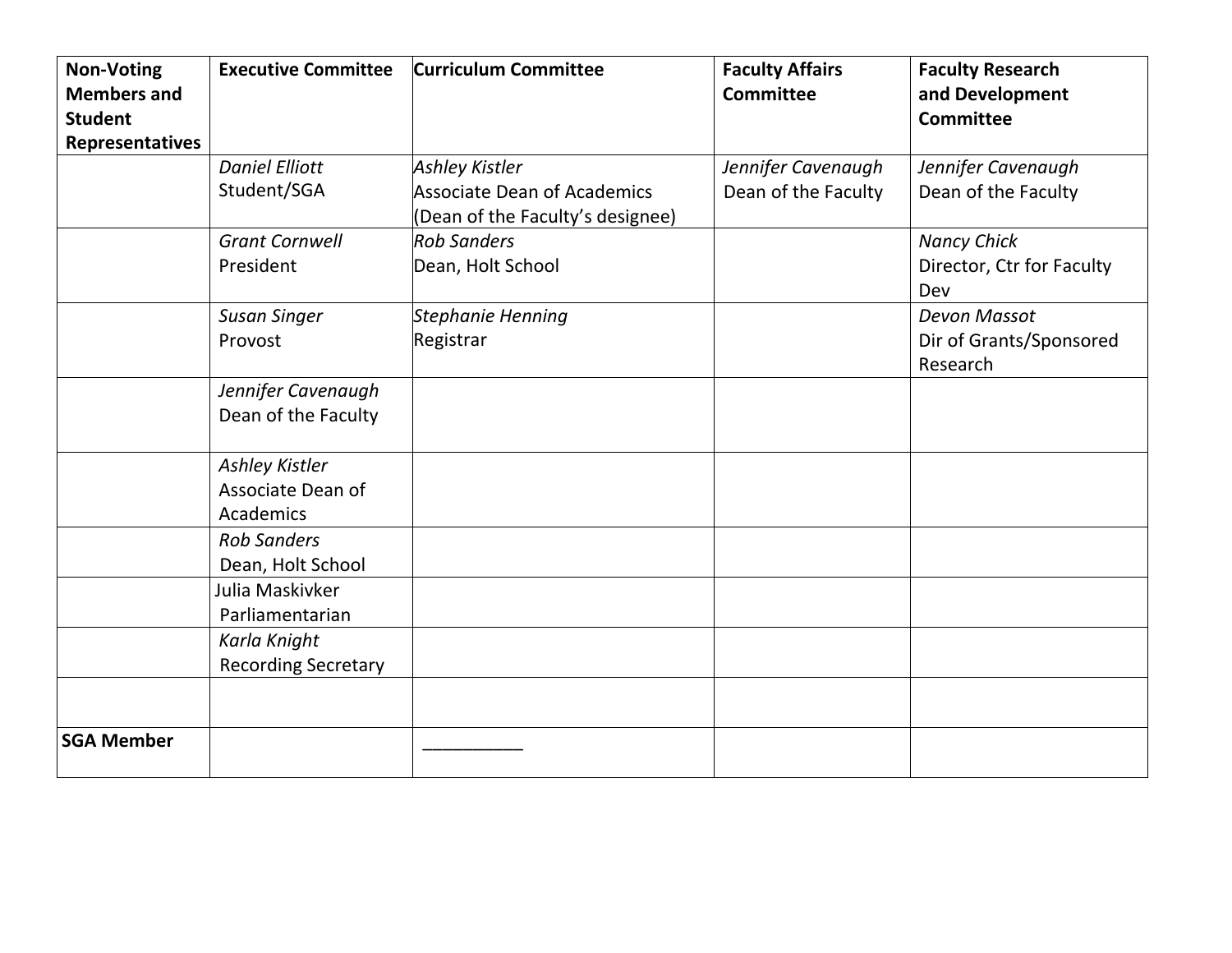## **All-College Committee Membership 2020-21**

| <b>Divisions</b>               | <b>Diversity Council</b>                      | <b>Global Initiatives</b><br><b>Committee</b> |
|--------------------------------|-----------------------------------------------|-----------------------------------------------|
| <b>Business</b>                | Josie Balzac                                  | Marc Sardy                                    |
|                                | $(2020 - 2022)$                               | $(2020 - 2022)$                               |
| <b>Expressive Arts</b>         | Marianne DiQuattro                            | Dan Flick                                     |
|                                | $(2020 - 2022)$                               | $(2021 - 2023)$                               |
| <b>Humanities</b>              | Vidhu Aggarwal                                | Yudit Greenberg                               |
|                                | $(2021 - 2023)$                               | $(2021 - 2023)$                               |
| Science and                    | Zeynep Teymuroglu                             | <b>Emily Nodine</b>                           |
| <b>Mathematics</b>             | $(2021 - 2023)$                               | $(2020 - 2022)$                               |
| <b>Social Sciences</b>         | Josh Savala                                   | Astha Sen                                     |
|                                | $(2021 - 2023)$                               | $(2021 - 2023)$                               |
| <b>Social Sciences-Applied</b> | <b>David Painter</b>                          | <b>Blake Robinson</b>                         |
|                                | $(2021 - 2023)$                               | $(2020 - 2022)$                               |
|                                | <b>Jade Taylor</b>                            | <b>Giselda Beaudin</b>                        |
|                                | Asst Director, CICI                           | Director, Global                              |
|                                |                                               | Initiatives                                   |
|                                | Full member list:                             | <b>Jim Johnson</b>                            |
|                                | https://www.rollins.edu/diversity/membership/ | Professor, Crummer                            |
|                                |                                               | Jenifer Ruby                                  |
|                                |                                               | <b>Standing Appointment</b>                   |
|                                |                                               | <b>Ed Bustos</b>                              |
|                                |                                               | <b>Standing Appointment</b>                   |
|                                |                                               | <b>Brandy Fransen</b>                         |
|                                |                                               | <b>Standing Appointment</b>                   |
|                                |                                               | Doragnes Bradshaw                             |
|                                |                                               | Staff Rep, 2020-2023                          |
|                                |                                               | <b>Student Rep</b>                            |
|                                |                                               |                                               |
|                                |                                               | <b>Crummer Rep</b>                            |

### **All-Faculty Appeals Committee**

*Susan Libby*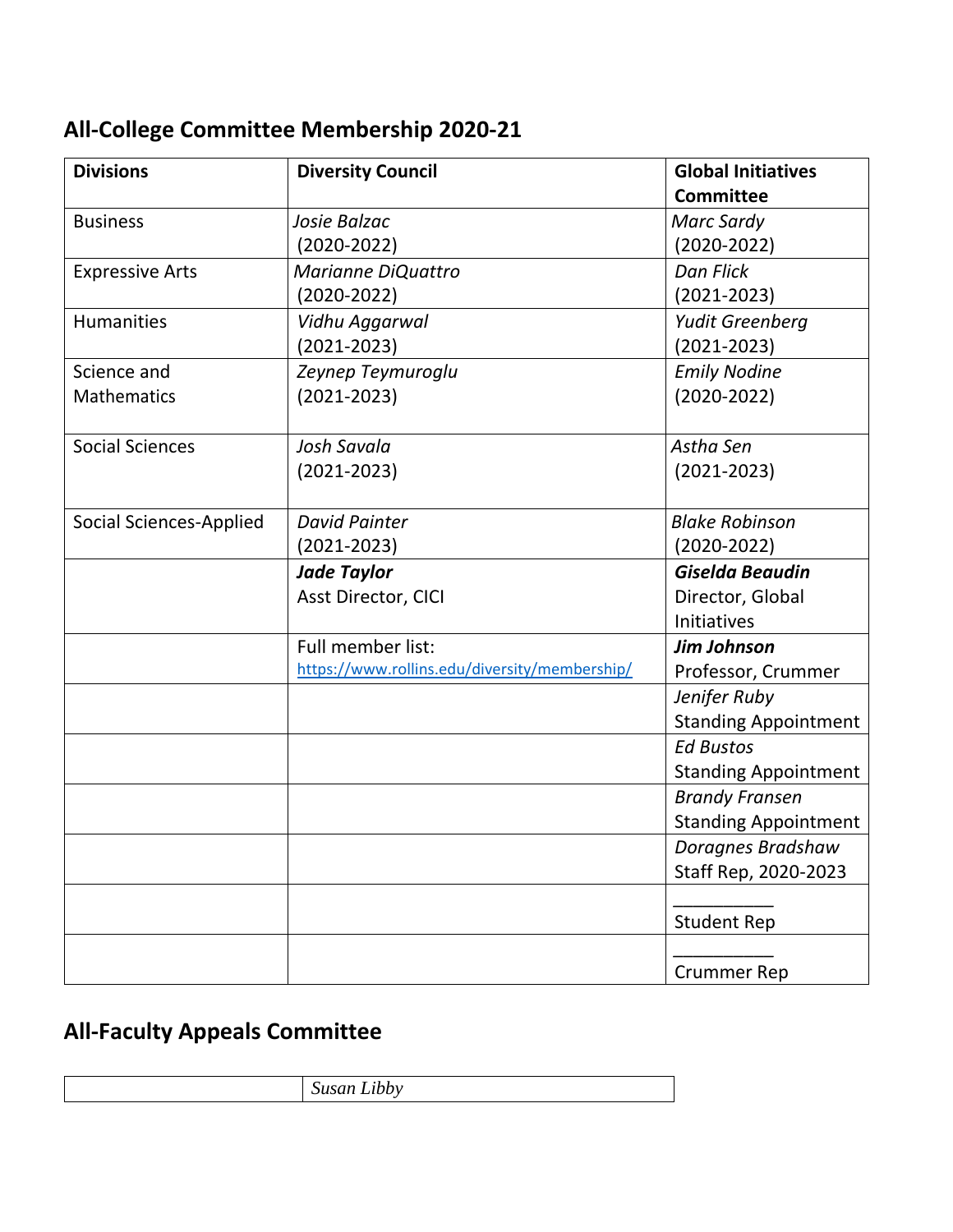|                  | $(2021 - 2024)$        |  |
|------------------|------------------------|--|
|                  | <b>Sharon Carnahan</b> |  |
|                  | $(2020 - 2023)$        |  |
|                  | Dexter Boniface        |  |
|                  | $(2019-2022)$          |  |
| <b>Alternate</b> | Rosana Diaz-Zambrana   |  |
|                  | $(2021 - 2024)$        |  |
| <b>Alternate</b> | <i>vacant</i>          |  |
|                  | $(2021 - 2024)$        |  |

# **Student Life Committee Membership**

| <b>Voting Members</b> | <mark>vacant</mark>                   |
|-----------------------|---------------------------------------|
|                       | $(2021 - 2023)$                       |
|                       | Jenn Manak                            |
|                       | $(2021 - 2023)$                       |
|                       | Jana Mathews (temp until replacement) |
|                       | vacant                                |
|                       | $(2021 - 2023)$                       |
|                       | Raghabendra KC                        |
|                       | $(2020 - 2022)$                       |
|                       | Karla Knight                          |
|                       | <b>Staff Rep</b>                      |
|                       | Dahlia Lilleslatten                   |
|                       | Student Rep/SGA                       |
|                       | staff                                 |
|                       | staff                                 |
|                       | staff                                 |
|                       | staff                                 |